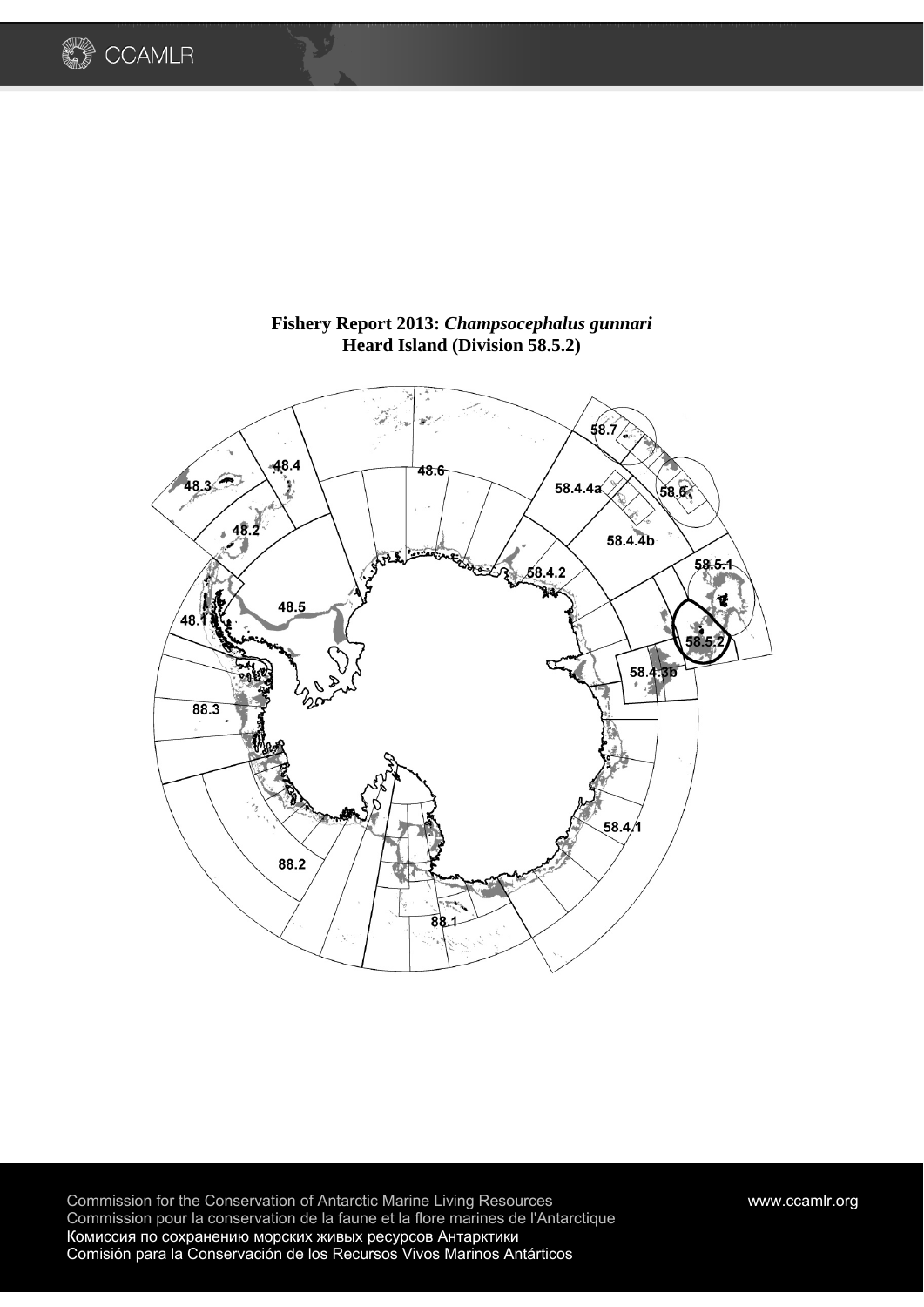# **CONTENTS**

Page

|                                                        | 1                |
|--------------------------------------------------------|------------------|
|                                                        | 1                |
|                                                        | $\mathbf{1}$     |
|                                                        | $\mathbf{1}$     |
|                                                        |                  |
|                                                        | 3                |
|                                                        | $\mathfrak{Z}$   |
|                                                        | $\overline{3}$   |
|                                                        | $\overline{3}$   |
|                                                        | $\overline{4}$   |
|                                                        |                  |
|                                                        | $\overline{4}$   |
|                                                        | 5                |
|                                                        | 5                |
|                                                        | 5                |
| Initial age structure and proportion of biomass-at-age | 5                |
|                                                        | 6                |
|                                                        | 6                |
|                                                        | 6                |
|                                                        |                  |
|                                                        | 6                |
|                                                        | 6                |
|                                                        | $\boldsymbol{7}$ |
|                                                        | $\overline{7}$   |
|                                                        |                  |
|                                                        | $\,8\,$          |
|                                                        | $\,8\,$          |
|                                                        | $8\,$            |
|                                                        | 8                |
|                                                        |                  |
|                                                        | $\,$ 8 $\,$      |
| Current management advice and conservation measures    | 9                |
|                                                        |                  |
|                                                        | 10               |
|                                                        | 11               |

The map on the cover page shows the management areas within the CAMLR Convention Area, the specific region related to this report is outlined in bold. Depths between 600 and 1 800 m are shaded.

Throughout this report the CCAMLR fishing season is represented by the year in which that season ended, e.g. 2012 represents the 2011/12 CCAMLR fishing season (from 1 December 2011 to 30 November 2012).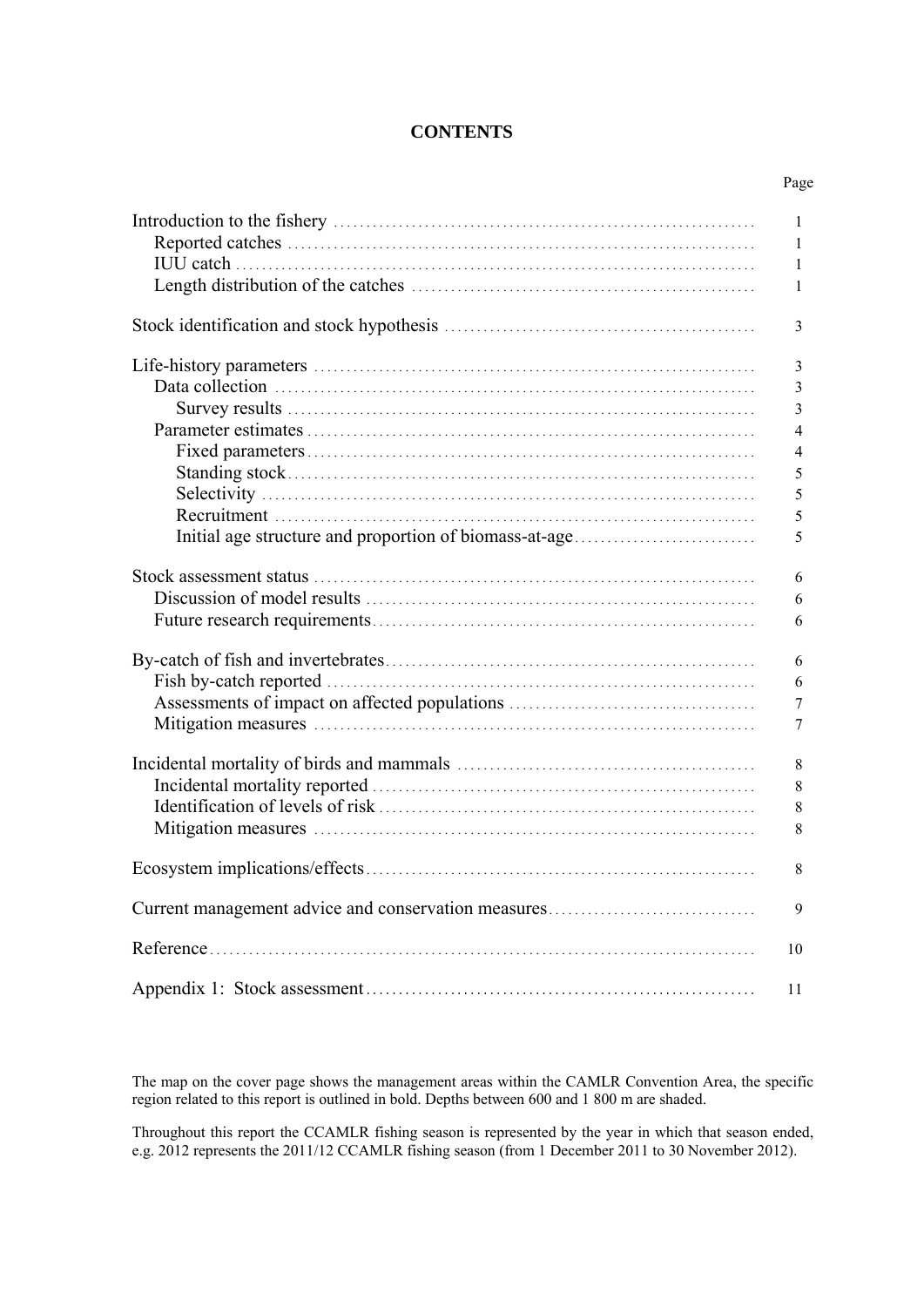# **FISHERY REPORT 2013:** *CHAMPSOCEPHALUS GUNNARI* **HEARD ISLAND (DIVISION 58.5.2)**

### **Introduction to the fishery**

1. An Australian licensed trawl fishery in Division 58.5.2 for mackerel icefish (*Champsocephalus gunnari*) began in 1997. Other nations fished in these waters during the 1970s until the declaration of the Australian Fishing Zone (AFZ) in 1979. This division, located between 50°–56°S and 60°–80°E, includes the Australian AFZ at Heard Island, and to the north borders the French exclusive economic zone (EEZ) around Kerguelen Island. The fishing methods used in this fishery are midwater and bottom trawl.

2. *Champsocephalus gunnari* is a member of the family Channichthyidae. It is most abundant at depths of less than 350 m in the waters surrounding Heard Island. In this area they grow to a maximum length of around 45 cm and a maximum age of 6 years. Size at first maturity for females is 26.5 cm and for males is 28.5 cm total length (Williams et al., 2001).

3. The limits on the trawl fishery for *C. gunnari* in Division 58.5.2 are described in Conservation Measure (CM) 42-02. In 2013, the fishing season started on 1 December 2012 and ended on 30 November 2013. The catch limit of *C. gunnari* for 2013 was 679 tonnes.

### **Reported catches**

4. In 2013, fishing was conducted by one vessel and the total reported catch was 644 tonnes. Historical reported catches of *C. gunnari*, along with catch limits and number of vessels active in the fishery, are shown in Table 1.

## **IUU catch**

5. There has been no evidence of IUU activity in this fishery.

## **Length distribution of the catches**

6. Length frequencies for *C. gunnari* from 1997 to 2013 are presented in Figure 1. These length-frequency distributions of catches are unweighted and the interannual variability shown in the figure may reflect differences in the fished population, but is also likely to be affected by changes in factors such as the characteristics of the gear, the number of vessels in the fishery, the spatial and temporal distribution fishing. In the case of Division 58.5.2, an additional factor to consider is whether commercial fishing or only research survey data predominated in any season. Nevertheless, the length frequencies for *C. gunnari* in Division 58.5.2 typically show a single dominant age/size cohort progressing through the population over consecutive years.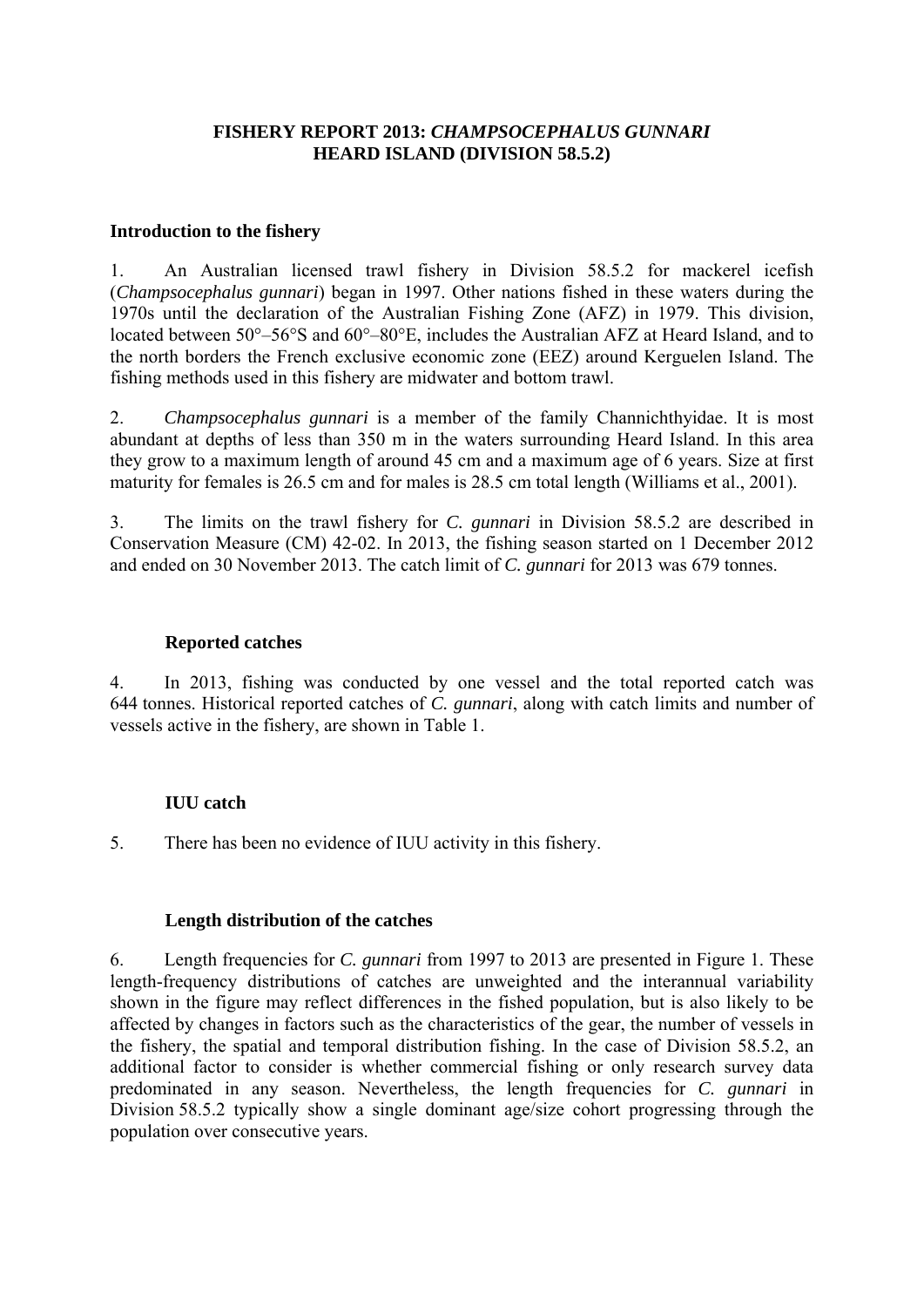| Season | Vessels<br>fishing                         | Catch limit<br>(tonnes) | Reported<br>catch (tonnes) |
|--------|--------------------------------------------|-------------------------|----------------------------|
| 1972   |                                            |                         | 5 8 6 0                    |
| 1974   |                                            |                         | 7525                       |
| 1975   |                                            |                         | 9710                       |
| 1977   |                                            |                         | 15 201                     |
| 1978   |                                            |                         | 5 1 6 6                    |
| 1990   |                                            |                         | $\overline{\mathbf{c}}$    |
| 1992   |                                            |                         |                            |
| 1993   |                                            |                         | $\frac{5}{3}$              |
| 1995   |                                            | 311                     | $\overline{0}$             |
| 1996   |                                            | 311                     | $\theta$                   |
| 1997   | $\mathbf{1}$                               | 311                     | 227                        |
| 1998   | 3                                          | 900                     | 115                        |
| 1999   | $\,1$                                      | 1 1 6 0                 | $\overline{2}$             |
| 2000   | $\overline{c}$                             | 916                     | 137                        |
| 2001   | $\overline{c}$                             | 1 1 5 0                 | 1 1 3 6                    |
| 2002   |                                            | 885                     | 865                        |
| 2003   | $\begin{array}{c} 2 \\ 2 \\ 2 \end{array}$ | 2980                    | 2 3 4 5                    |
| 2004   |                                            | 292                     | 78                         |
| 2005   | $\overline{2}$                             | 1864                    | 1851                       |
| 2006   | $\mathbf{1}$                               | 1210                    | 660                        |
| 2007   | $\mathbf 1$                                | 42                      | 1                          |
| 2008   | 1                                          | 220                     | 199                        |
| 2009   | $\mathbf{1}$                               | 102                     | 83                         |
| 2010   | $\mathbf 1$                                | 1658                    | 352                        |
| 2011   | 1                                          | 78                      | 1                          |
| 2012   |                                            | $0*$                    | 4                          |
| 2013   | $\mathbf{1}$                               | 679                     | 644                        |

Table 1: Catch history for *Champsocephalus gunnari* in Division 58.5.2. (Source: STATLANT data for past seasons, and catch and effort reports for current season.)

\* 30 tonne research and by-catch limit applied.



Figure 1: Length frequencies for *Champsocephalus gunnari* in Division 58.5.2 from 1997 to 2013, using observer data from both the commercial fishery and research trawl surveys with the number of hauls (N) and the number of fish measured (n) in each year at the top of each pane.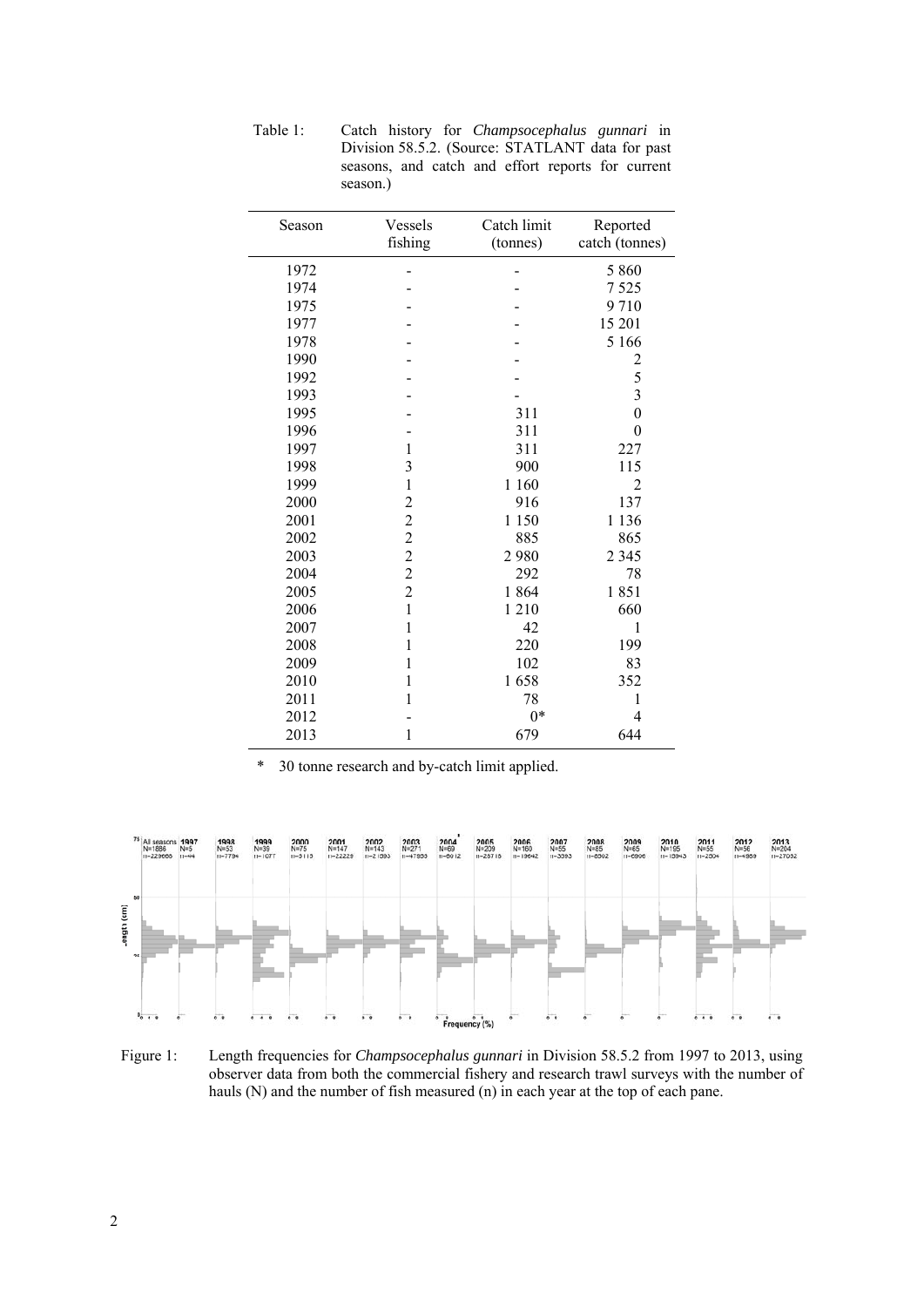7. Only catch-weighted length-frequency data derived from a random stratified trawl survey are used in assessments in this fishery, as provided in the relevant section of this report.

### **Stock identification and stock hypothesis**

8. Within Division 58.5.2, *C. gunnari* is restricted to the shelf area in the vicinity of Heard Island in water generally shallower than 500 m, and a non-contiguous area at Shell Bank to the northeast of the islands. The Heard Plateau and Shell Bank populations have different size structures and recruitment patterns. In 1997, WG-FSA agreed that in light of this, the two areas should be treated as separate stocks for assessment purposes (see SC-CAMLR-XVI, Annex 5, paragraph 4.277). Shell Bank has been closed to fishing since 1997 due to low population densities observed in annual surveys from 1997-2006.

## **Life-history parameters**

## **Data collection**

## Survey results

9. The results of the bottom trawls undertaken during the annual random stratified trawl survey for the assessment of *C. gunnari* stocks in April 2013 were presented in WG-FSA-13/21. The survey sampled the stocks in the Gunnari Ridge, Plateau West and Plateau Southeast strata, areas known to have high *C. gunnari* abundance. The survey was undertaken to the same design as previous surveys for this region. The location of sample stations and catch-per-unit-effort in relation to Heard Island and McDonald Islands is shown in Figure 2.

10. The survey showed that *C. gunnari* were very abundant in 2013, with catches being four times higher than 2012 and seven times higher than the long-term average.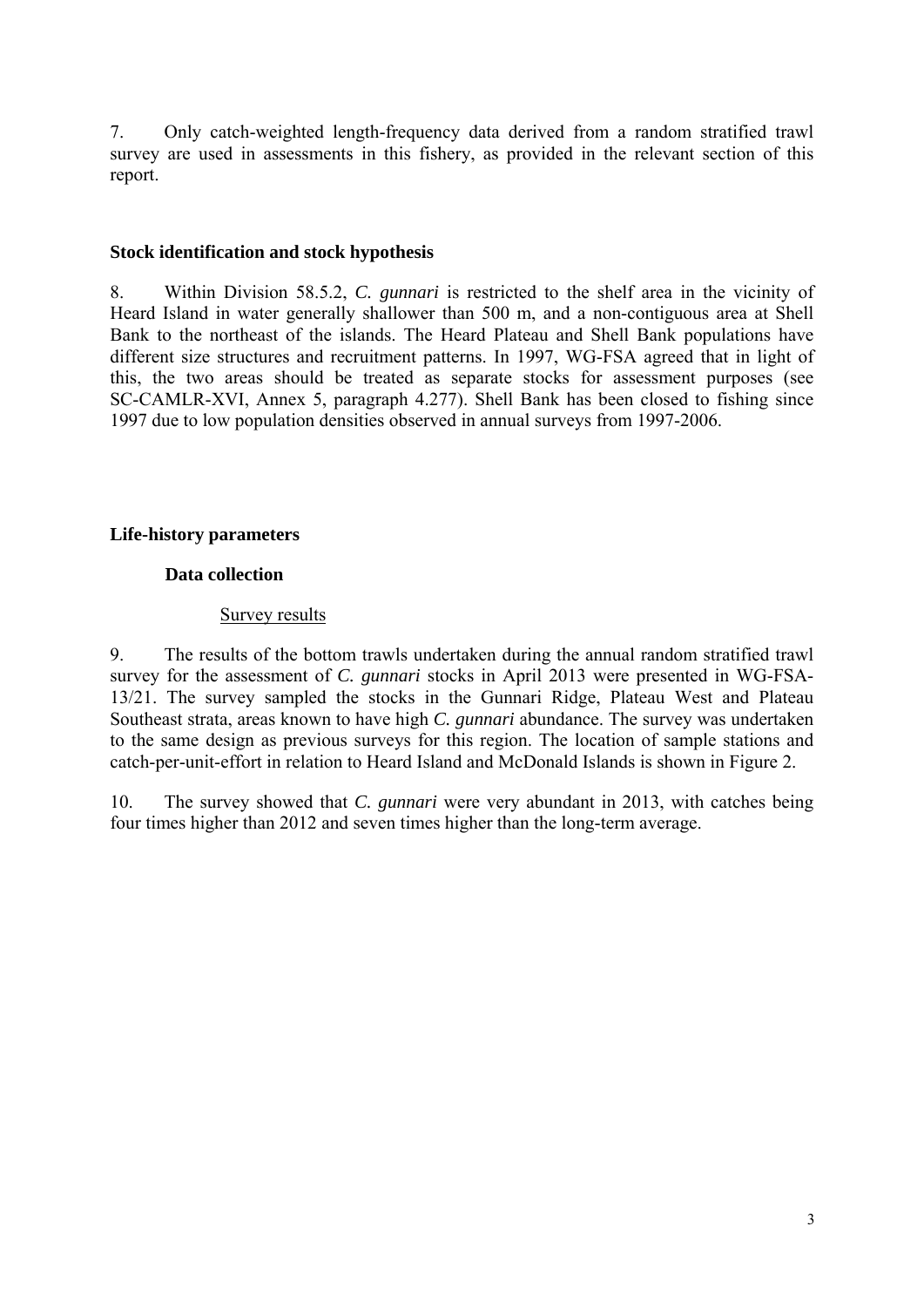

Figure 2: Strata and sampling hauls from the 2013 random stratified trawl survey in Division 58.5.2 used in the 2013 *Champsocephalus gunnari* assessment. Points are locations of hauls, with 10 stations in Plateau West, 18 stations in Gunnari Ridge and 30 stations in Plateau Southeast*.*

## **Parameter estimates**

Fixed parameters

11. The length-weight parameters were re-estimated using the fish sampled during the 2013 survey. The analysis resulted in estimates of weight at length that were slightly higher than they would have been with the previous parameter estimates.

12. Growth parameters were re-evaluated in 2010 from the size at age for cohorts that were sufficiently large for their modal length and well characterised in assessments between 2000 and 2010 (WG-FSA-10/12). These values were used in the assessment for the 2013 season. Length-to-weight parameters were also re-estimated using data from the 2013 survey. Other fixed parameters remain unchanged from previous assessments (Table 2).

| Component         | Parameter    | Value   | Units    |
|-------------------|--------------|---------|----------|
| Natural mortality | M            | 04      | $v^{-1}$ |
| VBGF              | K            | 0.379   | $v^{-1}$ |
| <b>VBGF</b>       | $t_0$        | 0.057   |          |
| <b>VBGF</b>       | $L_{\infty}$ | 438     | mm       |
| Length-to-weight  | $\alpha$     | 1.22E-9 | kg/mm    |
| Length-to-weight  | $\Delta$     | 3.262   |          |

Table 2: Fixed parameters used in the 2013 assessment of *Champsocephalus gunnari* in Division 58.5.2.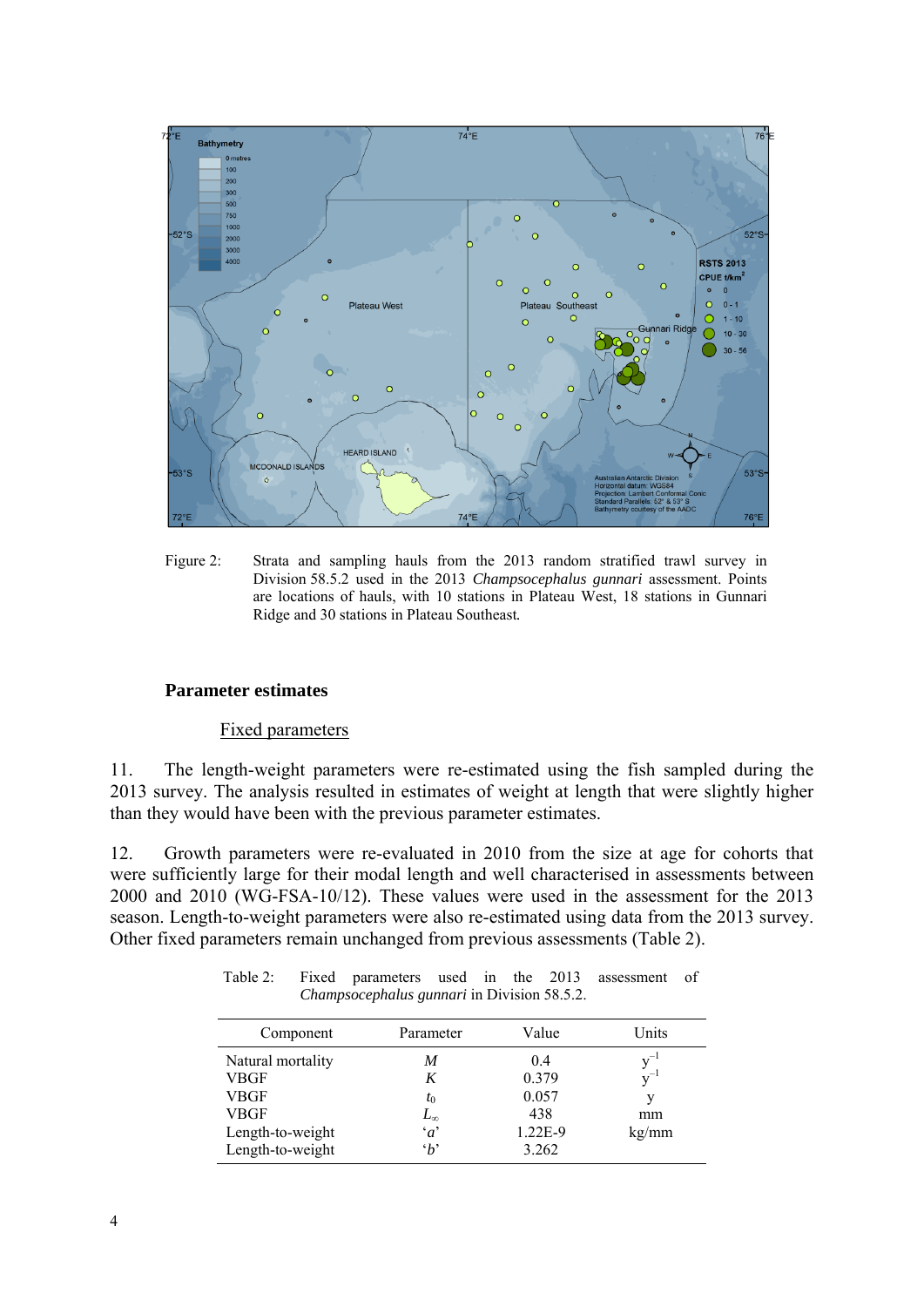### Standing stock

13. Estimates of standing stock biomass for the Heard Island Plateau were made using the bootstrap procedure using the routine outlined in WG-FSA-10/12, Appendix 1, using data from the most recent (2013) survey. Five of the survey hauls in Plateau West were excluded from the estimate as they occurred during the night. The estimates of the median and onesided lower 95% confidence intervals (CI) of biomass are shown in Table 3.

Table 3: Abundance (tonnes) of *Champsocephalus gunnari* in the vicinity of Heard Island in Division 58.5.2 estimated by bootstrapping hauls from the trawl survey in April 2013.  $SE =$  standard error; Lower CI, Upper CI = lower and upper confidence intervals respectively; LOS  $95\%$  CI = lower one-sided  $95\%$ confidence interval.

| Stratum       | Mean   | SЕ      | Lower CI | Upper CI | LOS 95% CI |
|---------------|--------|---------|----------|----------|------------|
| Gunnari Ridge | 7 590  | 2 3 4 8 | 3 3 9 9  | 12 305   | 3989       |
| Plateau SE    | 892    | 395     | l 184    | 2 701    | 1 2 8 5    |
| Plateau W     | 672    | 254     | 229      | 1 164    | 288        |
| Pooled        | 10 153 | 2669    | 5457     | 15 770   | 6 0 9 8    |

# Selectivity

14. A linear selectivity vector was used for *C. gunnari*, starting at 2.5 years and fully selected at age 3.

## Recruitment

15. The short-term projection of *C. gunnari* does not include recruitment data.

#### Initial age structure and proportion of biomass-at-age

16. Estimates of the age structure and the proportion of biomass at age (Table 4) show that the  $3+$  age class was dominant in the population in 2013, forming 92%, and the  $2+$  age class, 7.9%, of the biomass present across the survey area.

Table 4: Calculation of the proportion of biomass at age derived from the 2013 survey length density, using length–weight parameters re-estimated in 2013.

| Age class | Mean length<br>(mm) | Density<br>$(n km^{-2})$ | Mean weight<br>(kg) | Proportion of<br>biomass $(\% )$ |
|-----------|---------------------|--------------------------|---------------------|----------------------------------|
| 1+        | 178                 | 35.5                     | 0.02                | 0.1                              |
| $2+$      | 283                 | 367.4                    | 0.12                | 79                               |
| $3+$      | 359                 | 1970.6                   | 0.26                | 92.0                             |
|           | 379                 | < 0.1                    | 0.31                | 0.0                              |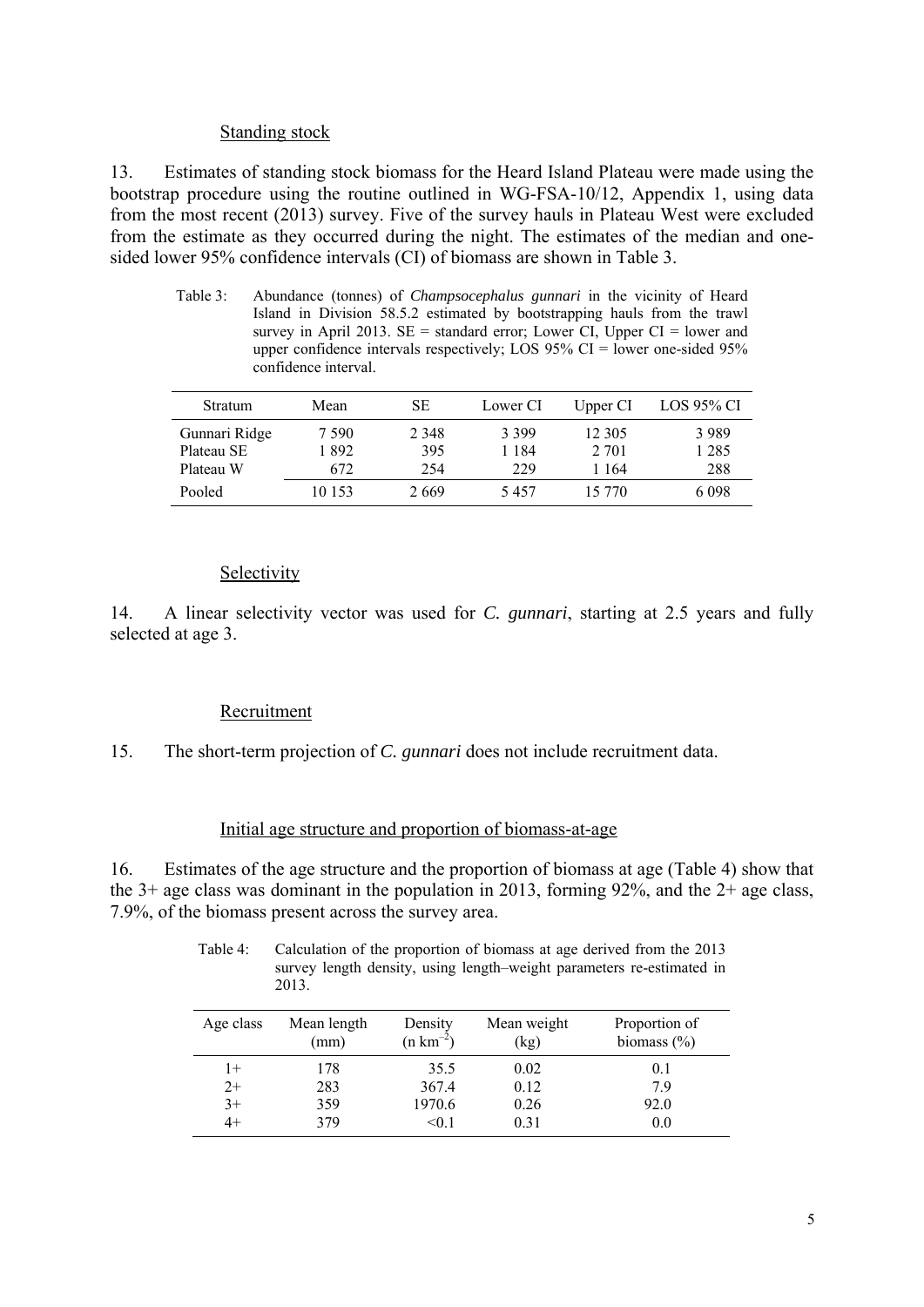### **Stock assessment status**

17. A full stock assessment is carried out for *C. gunnari* at Heard Island and McDonald Islands every year. The generalised yield model is used routinely for the assessment of longterm yield of *C. gunnari* in the CAMLR Convention Area. The precautionary approach developed by CCAMLR requires the calculation of the level of mortality that would result in a probability not greater than 0.05 that the spawning stock would be less than 75% of the level it would have been if fishing had not occurred. This estimate is calculated using the bootstrap one-sided lower 95% confidence bound on the trawl survey biomass estimate, giving a twoyear projection of the catch.

# **Discussion of model results**

18. The scenarios used for the 2013 stock assessment used the approach employed in previous years (see 'Decision rules' in Appendix 1) with updated length–weight parameters. Estimates of yield under scenario 1 indicate that 764 tonnes of icefish could be taken in 2014 and 571 tonnes in 2015, allowing 75% escapement of biomass over two years.

19. However, as has been seen in previous years, the abundant 3+ year class is unlikely to be present in 2015, and therefore under scenario 2, a catch of 1 267 tonnes could be taken in 2014 (less than the aggregate catch across the two-year projection of 1 335 tonnes), ensuring 75% escapement of the 3+ cohort prior to them disappearing, with the expectation that there will be no commercial fishery in 2015.

## **Future research requirements**

20. There were no additional future research requirements recommended at WG-FSA-13.

# **By-catch of fish and invertebrates**

## **Fish by-catch reported**

21. The total reported by-catch (tonnes) of fish taken in the trawl fishery for *C. gunnari* in recent years is indicated in Table 5 from fine-scale C2 data.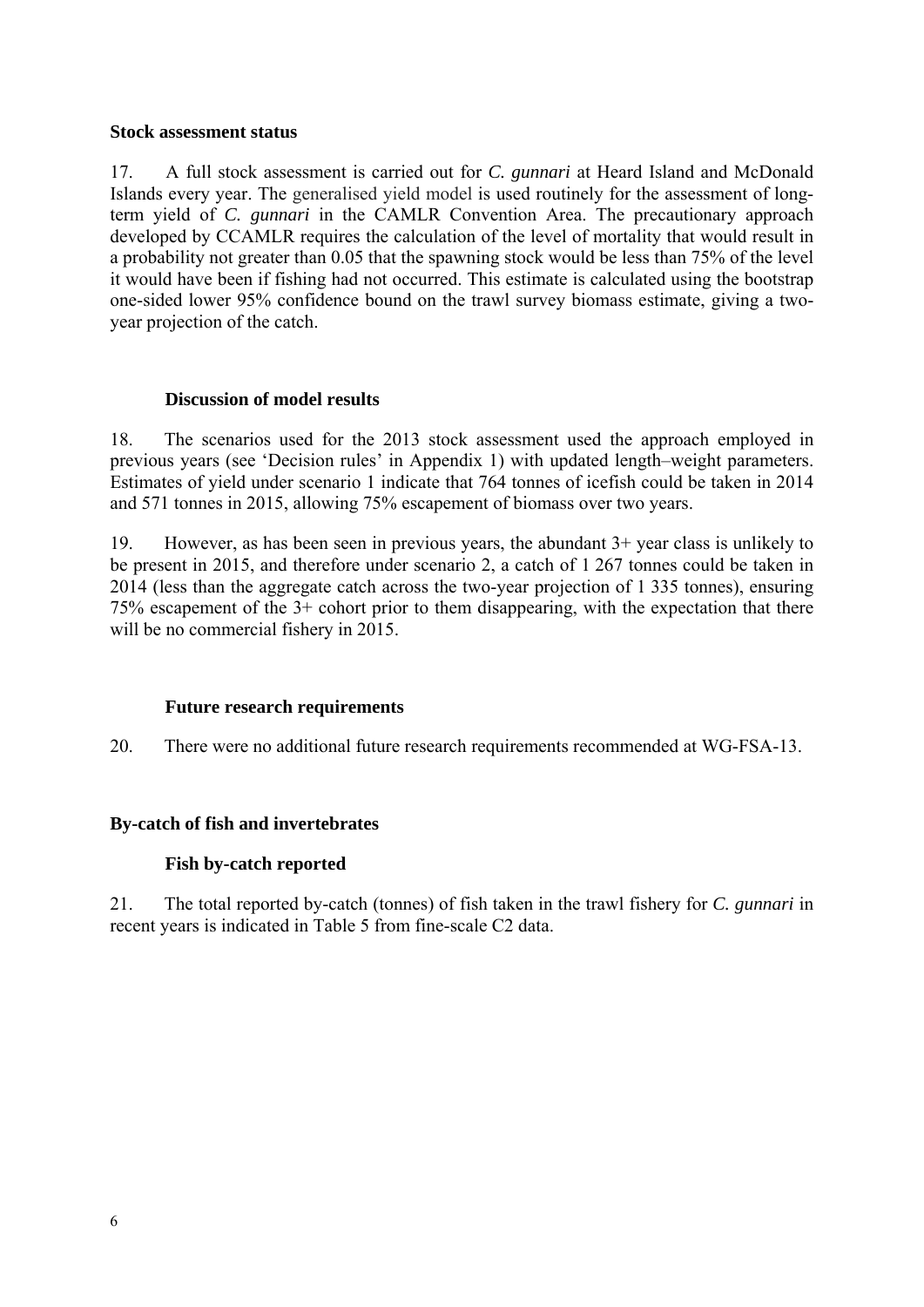| Season |       | Channichthys<br>rhinoceratus<br>(tonnes) |       | Lepidonotothen<br>squamifrons<br>(tonnes) |       | Macrourus spp.<br>(tonnes) |       | Rajids<br>(tonnes) |       | Other catch<br>(tonnes) |
|--------|-------|------------------------------------------|-------|-------------------------------------------|-------|----------------------------|-------|--------------------|-------|-------------------------|
|        | Limit | Reported                                 | Limit | Reported                                  | Limit | Reported                   | Limit | Reported           | Limit | Reported                |
| 1998   | 80    | $\overline{c}$                           | 325   | 3                                         |       | $\boldsymbol{0}$           | 120   | $\leq$ 1           | 50    | $\overline{c}$          |
| 1999   | 150   | $<$ l                                    | 80    | $\leq$ 1                                  |       | $\leq$ 1                   |       | $\leq$ 1           | 50    | $\leq$ 1                |
| 2000   | 150   | 2                                        | 80    | $\leq$ 1                                  |       | $\leq$ 1                   |       | $<$ 1              | 50    | $<$ 1                   |
| 2001   | 150   |                                          | 80    | $<$ 1                                     | 50    | $\boldsymbol{0}$           | 50    | $<$ 1              | 50    | $<$ 1                   |
| 2002   | 150   | 3                                        | 80    | $\leq$ 1                                  | 50    | $\leq$ 1                   | 50    | $<$ 1              | 50    | $<$ 1                   |
| 2003   | 150   | 21                                       | 80    | $\leq$ 1                                  | 465   | $\leq$ 1                   | 120   | 20                 | 50    | 5                       |
| 2004   | 150   | 6                                        | 80    | $\leq$ 1                                  | 360   | $\leq$ 1                   | 120   | 3                  | 50    |                         |
| 2005   | 150   | 34                                       | 80    | $\leq$ 1                                  | 360   | $\leq$ 1                   | 120   | 5                  | 50    | 3                       |
| 2006   | 150   | 29                                       | 80    | $\leq$ 1                                  | 360   | $\leq$ 1                   | 120   | 7                  | 50    | 2                       |
| 2007   | 150   | 3                                        | 80    | $\leq$ 1                                  | 360   | $\boldsymbol{0}$           | 120   | $<$ 1              | 50    | $<$ $\!1$               |
| 2008   | 150   | 8                                        | 80    | $\leq$ 1                                  | 360   | $\leq$ 1                   | 120   | $\overline{2}$     | 50    | 7                       |
| 2009   | 150   | 7                                        | 80    | $\leq$ 1                                  | 360   | $\leq$ 1                   | 120   | 7                  | 50    | 8                       |
| 2010   | 150   | 52                                       | 80    | $\leq$ 1                                  | 360   | $\leq$ 1                   | 120   | 12                 | 50    | h                       |
| 2011   | 150   | ш                                        | 80    | 1                                         | 360   | $\leq$ 1                   | 120   | $<$ 1              | 50    | 2                       |
| 2012   | 150   | 2                                        | 80    | $\leq$ 1                                  | 360   |                            | 120   | $<$ 1              | 50    |                         |
| 2013   | 150   | 48                                       | 80    | $\overline{2}$                            | 360   | $<$ 1                      | 120   | 16                 | 50    | 15                      |

Table 5: Total reported by-catch (tonnes) of four species in the *Champsocephalus gunnari* trawl fishery. Limits apply to all fisheries in Division 58.5.2. (Source: fine-scale data.)

## **Assessments of impact on affected populations**

22. No stock assessments of individual by-catch species were undertaken in 2013. The catch limits of unicorn icefish (*Channichthys rhinoceratus*) and grey rockcod (*Lepidonotothen squamifrons*) are based on assessments carried out in 1998 (SC-CAMLR-XVII, Annex 5, paragraphs 4.204 to 4.206) and by-catch limits of the ridge-scaled grenadier (*Macrourus carinatus*) are based on assessments carried out in 2002 and 2003 (SC-CAMLR-XXII, Annex 5, paragraphs 5.244 to 5.249).

#### **Mitigation measures**

23. A number of conservation measures currently apply to this fishery which ensure that impacts on the target and other species are minimised. CM 42-02 defines the boundaries of the fishery area, the season, the catch limit and the move-on rules if large quantities of *C. gunnari* smaller than the specified minimum legal length of 240 mm are caught in a single haul. CM 33-02 specifies that there should be no directed fishing for species other than the target species, the by-catch limits for incidentally caught species and the move-on rules if the limits for any one haul are exceeded (Table 7).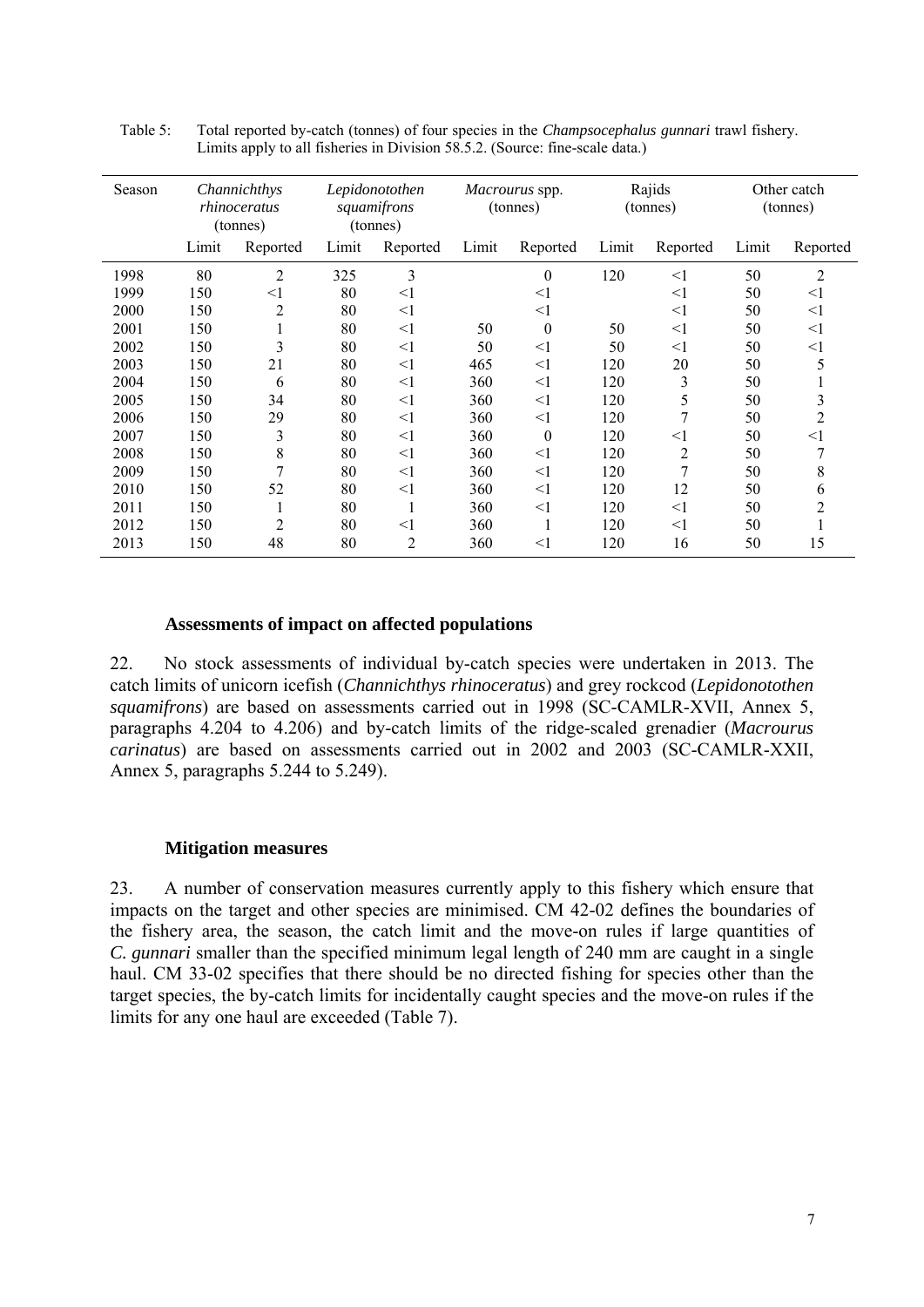## **Incidental mortality of birds and mammals**

# **Incidental mortality reported**

24. Seabird by-catch in the fishery targeting *C. gunnari* in Division 58.5.2 remains low with one observed seabird mortality for the 2013 season. The mortality of the grey-headed albatross (*Thalassarche chrysostoma*), black-browed albatross (*T. melanophrys*) and the white-chinned petrel (*Procellaria aequinoctialis*) since 2002 are summarised in Table 6.

| Fishing<br>season | Trawls<br>observed | <i>Thalassarche</i><br>chrysostoma | T. melanophrys | Procellaria<br>aequinoctialis | Other |
|-------------------|--------------------|------------------------------------|----------------|-------------------------------|-------|
| 2002              | 186                |                                    |                |                               |       |
| 2003              | 332                |                                    | 1              |                               |       |
| 2004              | 49                 |                                    |                |                               | 3     |
| 2005              | 249                |                                    | 6              | 2                             |       |
| 2006              | 198                |                                    |                |                               |       |
| 2007              | 83                 |                                    |                |                               |       |
| 2008              | 92                 |                                    |                |                               |       |
| 2009              | 39                 |                                    |                |                               |       |
| 2010              | 180                |                                    |                |                               |       |
| 2011              | 61                 |                                    |                |                               |       |
| 2012              | 58                 |                                    |                |                               |       |
| 2013              | 209                |                                    |                |                               |       |

Table 6: Number of seabirds killed in the trawl fishery in Division 58.5.2.

25. No incidents of marine mammal by-catch have been observed while fishing for *C. gunnari*.

## **Identification of levels of risk**

26. The level of risk of incidental mortality of seabirds in Division 58.5.2 is category 4 (average-to-high) (SC-CAMLR-XXX, Annex 8, paragraph 8.1).

## **Mitigation measures**

27. CM 25-03 is in force to minimise the incidental mortality of seabirds and marine mammals. Measures include the prohibition of discharge of offal and discards during the shooting and hauling of trawl gear, and developing gear configurations which minimise the chance of birds encountering the net.

# **Ecosystem implications/effects**

28. Bottom trawl and midwater trawl gear is used to target both *C. gunnari* and Patagonian toothfish (*Dissostichus eleginoides*) in Division 58.5.2. The potential impacts of fishing gear on benthic communities are limited by the small area of commercial trawl grounds, a strategy of fishing trawling gear lightly and the protection of large areas sensitive to the effects of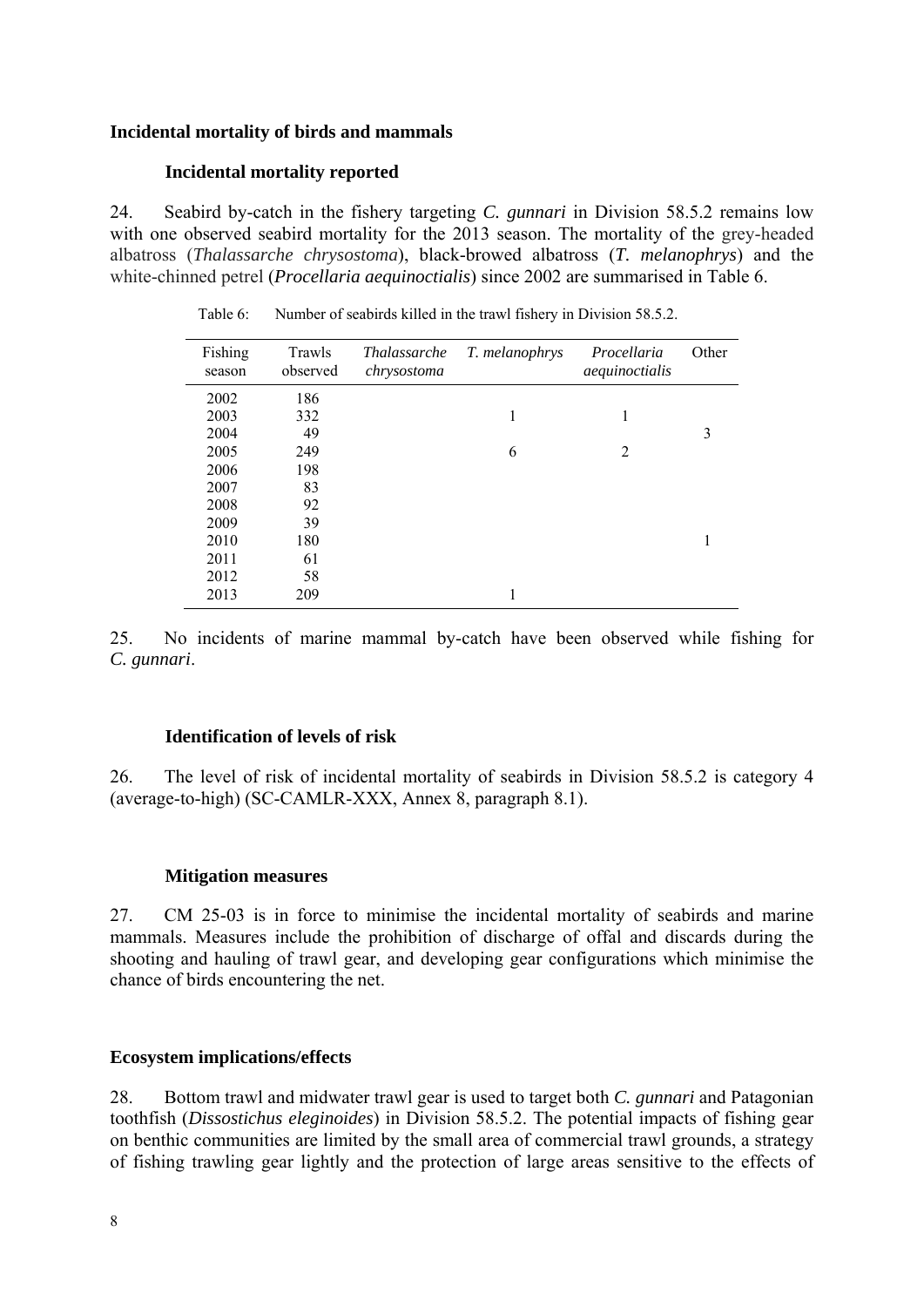bottom trawling within the Heard Island and McDonald Islands Marine Reserve, an IUCN Category 1a reserve, where fishing is prohibited. This marine reserve covers around 17% of the area of the Australian EEZ and 39% of the seafloor shallower than 1 000 m (SC-CAMLR-XXIII, Annex 5, paragraph 5.211).

29. Research is currently being undertaken by Australia to develop ecosystem models for the Heard Island Plateau, including *C. gunnari* and their main predators, which will subsequently be used to inform management strategy evaluations on the *C. gunnari* fishery (SC-CAMLR-XXVI/BG/06, paragraph 21).

#### **Current management advice and conservation measures**

30. In 2011 it was agreed that, where the stock assessment of *C. gunnari* in Division 58.5.2 indicated a stock biomass of less than 1 000 tonnes, or where the decision rules indicated a catch limit of less than 100 tonnes, a commercial catch limit would not be set. Instead, a 30 tonne combined research and by-catch limit would apply, which would allow the annual trawl survey to continue to allow monitoring the stock, and accommodate the incidental catch of *C. gunnari* that may occur in the *D. eleginoides* trawl fishery in this division.

31. The limits on the fishery for *C. gunnari* in Division 58.5.2 are defined in CM 42-02 and are summarised in Table 7.

| Element          | Limits in force                                                                                                                                                                                                                                                           | Advice for 2014                |
|------------------|---------------------------------------------------------------------------------------------------------------------------------------------------------------------------------------------------------------------------------------------------------------------------|--------------------------------|
| Access (gear)    | Trawling only                                                                                                                                                                                                                                                             | Carry forward                  |
| Access (area)    | Definition of area open for fishing<br>Chart illustrating area open (Annex 42-02/A)                                                                                                                                                                                       | Carry forward<br>Carry forward |
| Catch limit      | 1 267 tonnes                                                                                                                                                                                                                                                              | Revise                         |
| Move-on rule     | Move on if >100 kg <i>Champsocephalus gunnari</i> caught of<br>which $>10\%$ by number are less than minimum size (24 cm)                                                                                                                                                 | Carry forward                  |
| Season           | 1 December to 30 November                                                                                                                                                                                                                                                 | Same period                    |
| By-catch         | By-catch rates as in CM 33-02 to apply:<br>Channichthys rhinoceratus <150 tonnes,<br>Lepidonotothen squamifrons <80 tonnes,<br>Macrourus spp. <360 tonnes and<br>skates and rays <120 tonnes                                                                              | Carry forward                  |
| Mitigation       | In accordance with CM 25-03, minimisation of risk of the<br>incidental mortality of seabirds and marine mammals                                                                                                                                                           | Carry forward                  |
| <b>Observers</b> | Each vessel to carry at least one CCAMLR scientific observer<br>and may include one additional scientific observer                                                                                                                                                        | Carry forward                  |
| Data             | Ten-day reporting system as in Annex 42-02/B<br>Monthly fine-scale reporting system as in Annex 42-02/B on<br>haul-by-haul basis<br>Fine-scale reporting system as in Annex 42-02/B. Reported in<br>accordance with the Scheme of International Scientific<br>Observation | Carry forward                  |

Table 7: Limits on the fishery for *Champsocephalus gunnari* in Division 58.5.2 in force (CM 42-02) and advice to the Scientific Committee for 2014.

(continued)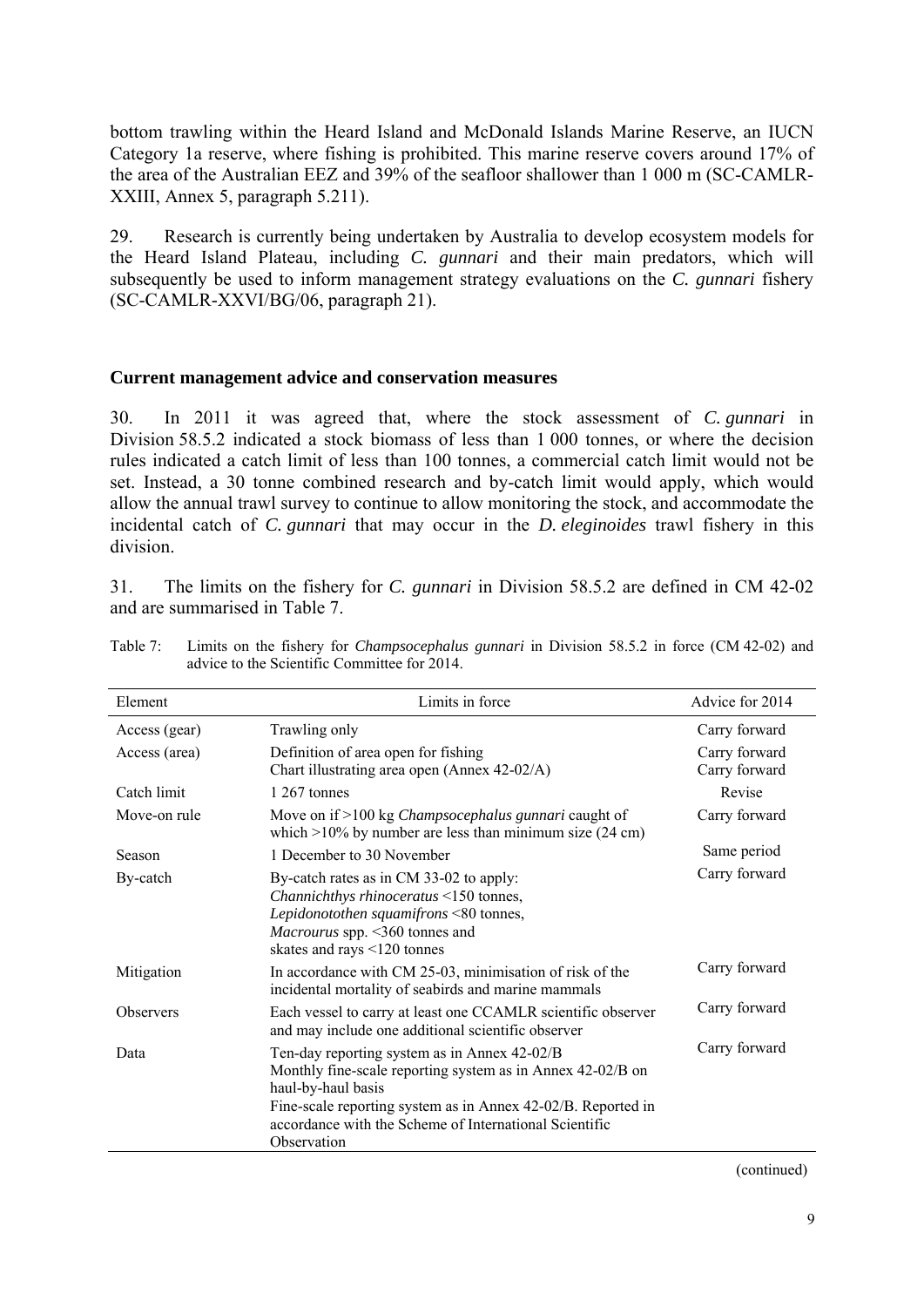Table 7 (continued)

| Target species              | C. gunnari<br>By-catch is any species other than C. gunnari                 | Carry forward |
|-----------------------------|-----------------------------------------------------------------------------|---------------|
| Environmental<br>protection | Regulated by CM 26-01<br>Includes no offal discharge or dumping of discards | Carry forward |

### **Reference**

Williams, R., E. van Wijk, A. Constable and T. Lamb. 2001. The fishery for *Champsocephalus gunnari* and its biology at Heard Island (Division 58.5.2). Document *WAMI-01/04*. CCAMLR, Hobart, Australia: 26 pp.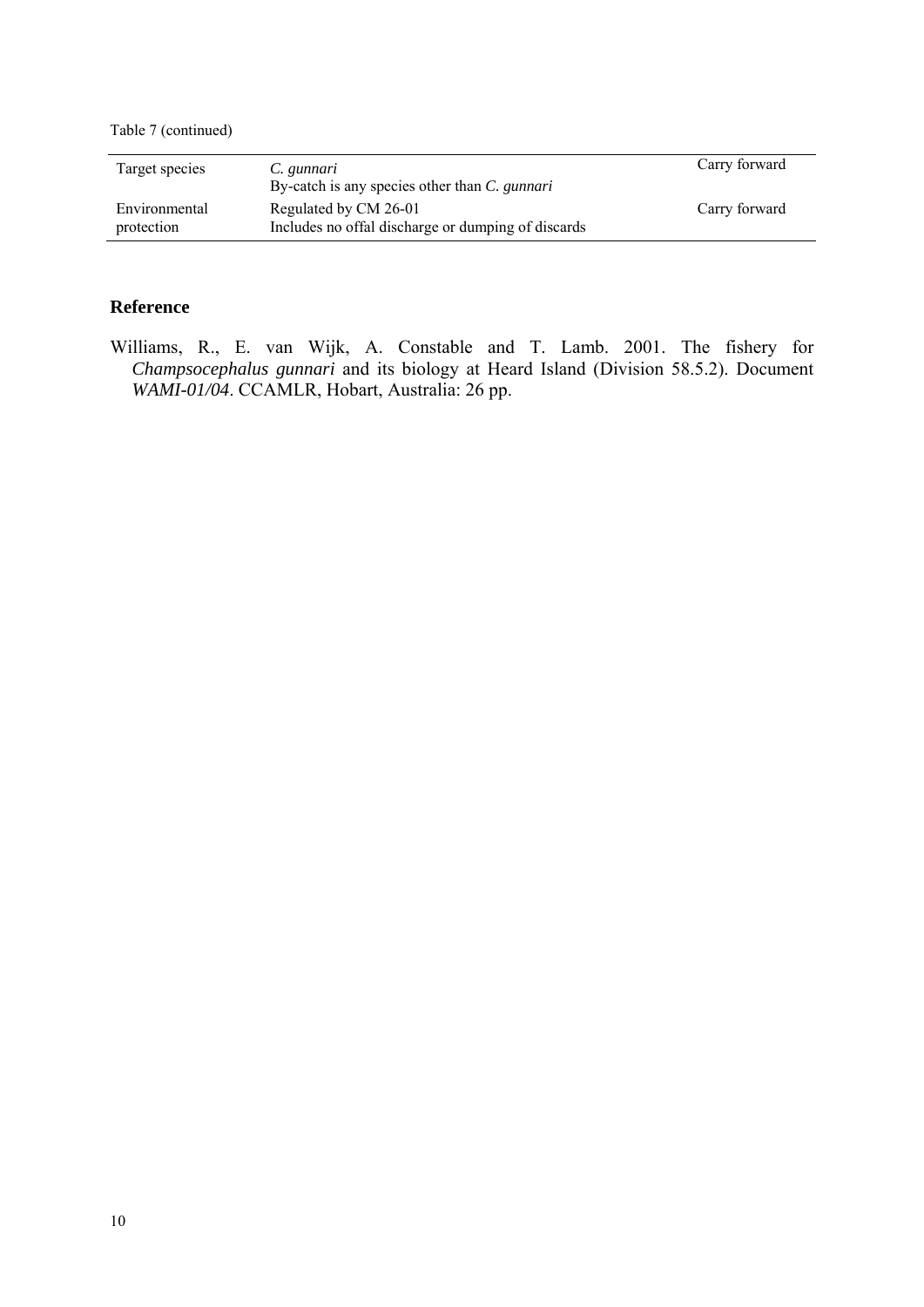### **STOCK ASSESSMENT**

### **Population structure**

 $\ddot{\phantom{a}}$ 

A1. The distribution of densities at age was derived using the CMIX program (using input parameters in Table A1) consisting of four year classes from 1+ to 4+ and dominated by a large 3+ cohort (Figure A1). Details of the fit are presented in Table A2.

| Parameter                         | Value                   |
|-----------------------------------|-------------------------|
| Size range included               | $150 - 440$ mm          |
| <b>Bounds</b>                     | Age 1: 150–190mm        |
|                                   | Age 2: 250–300 mm       |
|                                   | Age 3: 335–365 mm       |
|                                   | Age 4: 375–420 mm       |
| SDs related linearly to the mean  | Yes                     |
| Bounds on intercept (start, step) | $1, 50$ (15, 1.0)       |
| Bounds on slope (start, step)     | $0.0, 0.4$ $(1.0, 0.1)$ |
| No of function calls              | 10 000                  |
| Reporting frequency               | 100                     |
| Stopping criteria                 | 1E-9                    |
| Frequency for convergence testing | 5                       |
| Simplex expansion coefficient     |                         |

Table A1: Input parameters for the CMIX analysis of *Champsocephalus gunnari* length density in Division 58.5.2 for 2013.

Table A2: Results generated from CMIX analyses for *Champsocephalus gunnari* from the 2013 random stratified trawl survey in Division 58.5.2.

|                                       | Component $1(1+)$ | Component $2(2+)$ | Component $3(3+)$ | Component $4(4+)$ |
|---------------------------------------|-------------------|-------------------|-------------------|-------------------|
| Mean length (mm)                      | 178               | 283               | 359               | 379               |
| $SD$ (mm)                             | 12.2              | 15.7              | 18.1              | 18.8              |
| Intercept of CV                       | 6.4               |                   |                   |                   |
| Slope of CV                           | 0.03              |                   |                   |                   |
| Total density ( $n \text{ km}^{-2}$ ) | 35.5              | 367.4             | 1970.6            | < 0.01            |
| $SD (n km-2)$                         | 13.1              | 77.5              | 473.5             | < 0.01            |
| Sum of observed densities             | 2437.4            |                   |                   |                   |
| Sum of expected densities             | 2371.0            |                   |                   |                   |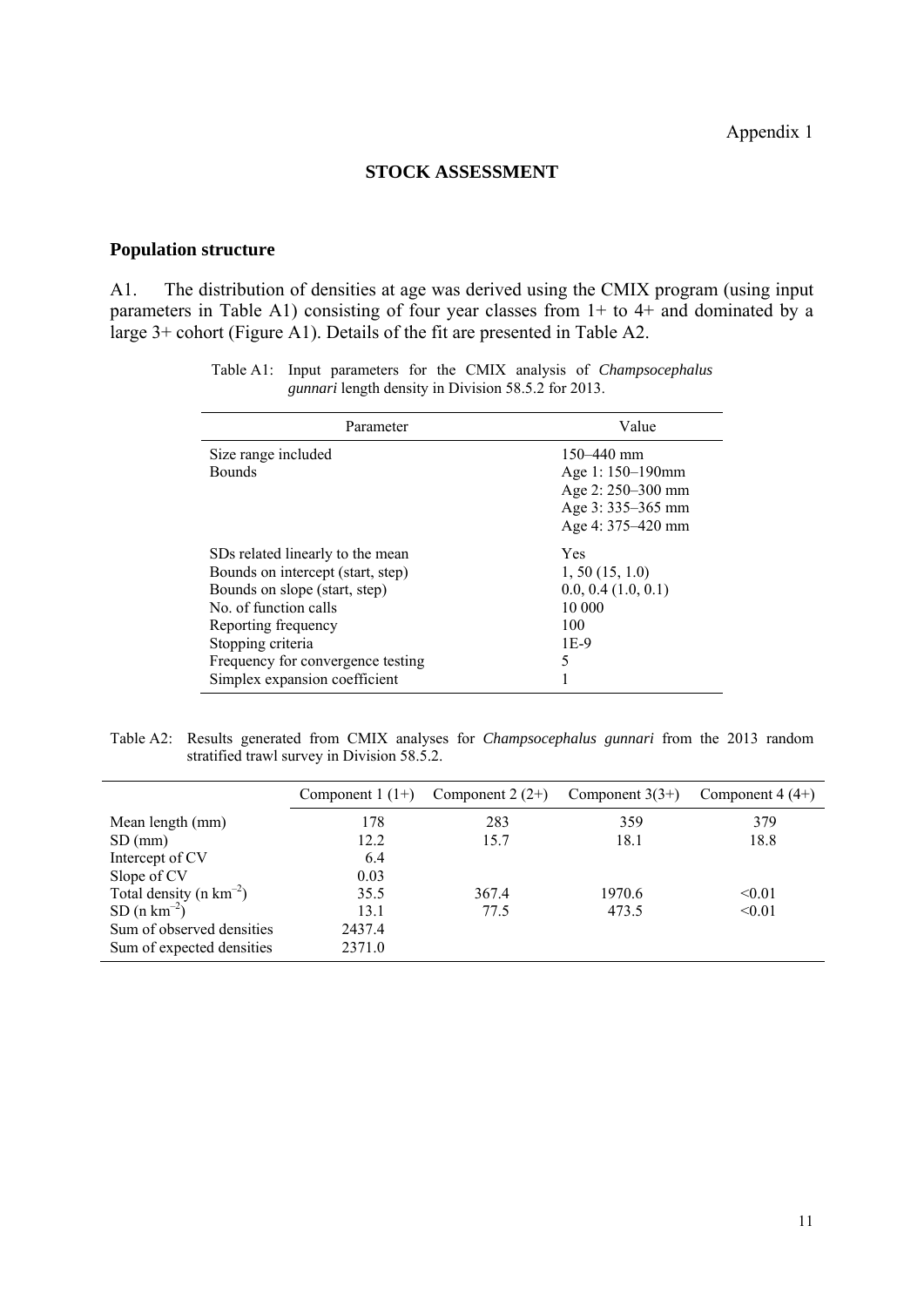

Figure A1: Size distribution of *Champsocephalus gunnari* from the 2013 random stratified trawl survey in Division 58.5.2 with standard errors. Cohorts were present in ages 1+ to 4+.

# **Stock assessment model**

A2. The generalised yield model (GYM), used routinely for the assessment of long-term yield of this species in the CAMLR Convention Area, was configured to perform the shortterm projection. The model configuration is provided in Table A3.

| Category                     | Parameter                                                                                                | Values                             |
|------------------------------|----------------------------------------------------------------------------------------------------------|------------------------------------|
| Age structure                | Plus class accumulation<br>Oldest age in initial structure                                               | 10 years<br>11 years               |
| Initial population structure | Age-class density                                                                                        | See Table A2                       |
| Weight-at-length             | Weight-length parameter $-A$ (kg)<br>Weight-length parameter $-B$                                        | $1.22 \times 10^{-10}$ kg<br>3.262 |
| Maturity                     | $L_{m50}$ (set so that the status of the whole<br>stock is being monitored)<br>Range: 0 to full maturity | $0 \text{ mm}^1$<br>$0 \text{ mm}$ |
| Spawning season              | Set so that status of the stock is<br>determined at the end of each year                                 | 30 Nov-30 Nov                      |
| Fishery information          | Upper bound to annual $F$<br>Tolerance to finding $F$<br>Tolerance for resolving catches                 | 5<br>1E-08<br>0.01                 |
|                              |                                                                                                          | (continued)                        |

Table A3: GYM model configuration for the assessment for 2013 of *Champsocephalus gunnari* in Division 58.5.2.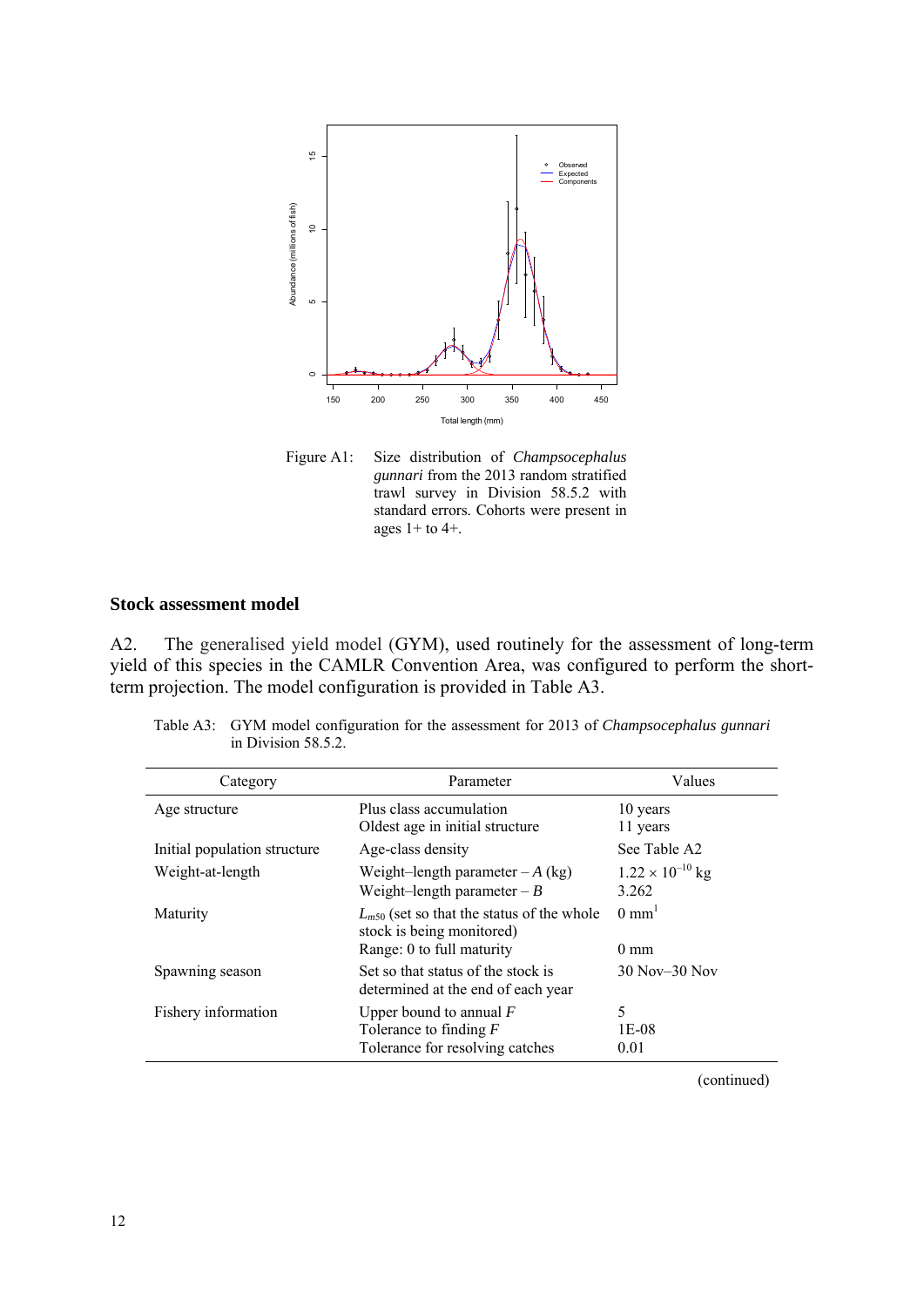| Category                  | Parameter                                                                                                                                                                                                 | Values                                                               |
|---------------------------|-----------------------------------------------------------------------------------------------------------------------------------------------------------------------------------------------------------|----------------------------------------------------------------------|
| Future projection         | Age first selected<br>Age fully selected                                                                                                                                                                  | 2.5<br>3.0                                                           |
|                           | Relative fishing effort                                                                                                                                                                                   | Date: 1 Dec, Effort: 1                                               |
| 2013                      | Selectivity varied from last<br>Age first selected<br>Age fully selected<br>Relative fishing effort<br>Catch after survey                                                                                 | N <sub>0</sub><br>2.5<br>3.0<br>Date: 1 Dec, Effort: 1<br>368 000 kg |
| Simulation specifications | Number of runs in simulation                                                                                                                                                                              |                                                                      |
| Individual trial          | Years to remove initial age structure                                                                                                                                                                     | 1 <sup>2</sup>                                                       |
| Specifications            | Year prior to projection<br>Reference start date in year<br>Increments in year<br>Years to project stock in simulation<br>Reasonable upper bound for annual $F$<br>Tolerance for finding $F$ in each year | $2012^3$<br>1 Dec<br>365<br>2<br>5.0<br>0.000001                     |

1 Maturity is not used in the short-term projection. It is set to 0 to allow the GYM to monitor the whole population.

 $\frac{2}{3}$  Set to 0 when no icefish were captured after the survey, else set to 1.

GYM requires first year of the 2012/13 split-year.

### **Decision rules**

A3. To assess a catch level such that fishing should not, without any substantial risk (specified in this instance as no more than 5% probability):

reduce the spawning stock biomass to below 75% of the level that would occur in the absence of fishing within the two years following an abundance biomass estimate provided by a survey.

A4. To achieve this, the lower one-sided 95% confidence bound of the biomass estimate was used as the estimate of the standing stock biomass at the start of the projection period. To allow the fishery to exploit abundant age classes prior to their disappearance from the population, past management advice has included provisions to take a higher catch in the first year of the two-year projection frame, while still satisfying the decision rule requiring 75% escapement over two years (e.g. SC-CAMLR-XXVIII, paragraph 4.132). Hence two scenarios were run:

- (i) using the typical two-year projection of all cohorts in the population, and estimating the catch, spread across two years, that would ensure 75% escapement
- (ii) estimating the catch from the current 3+ cohort that would ensure 75% escapement over one year, combined with that for the 1+ and 2+ cohorts with catch that would allow ensure 75% escapement over two years.
- A5. All other fixed parameters used were identical between the two scenarios.